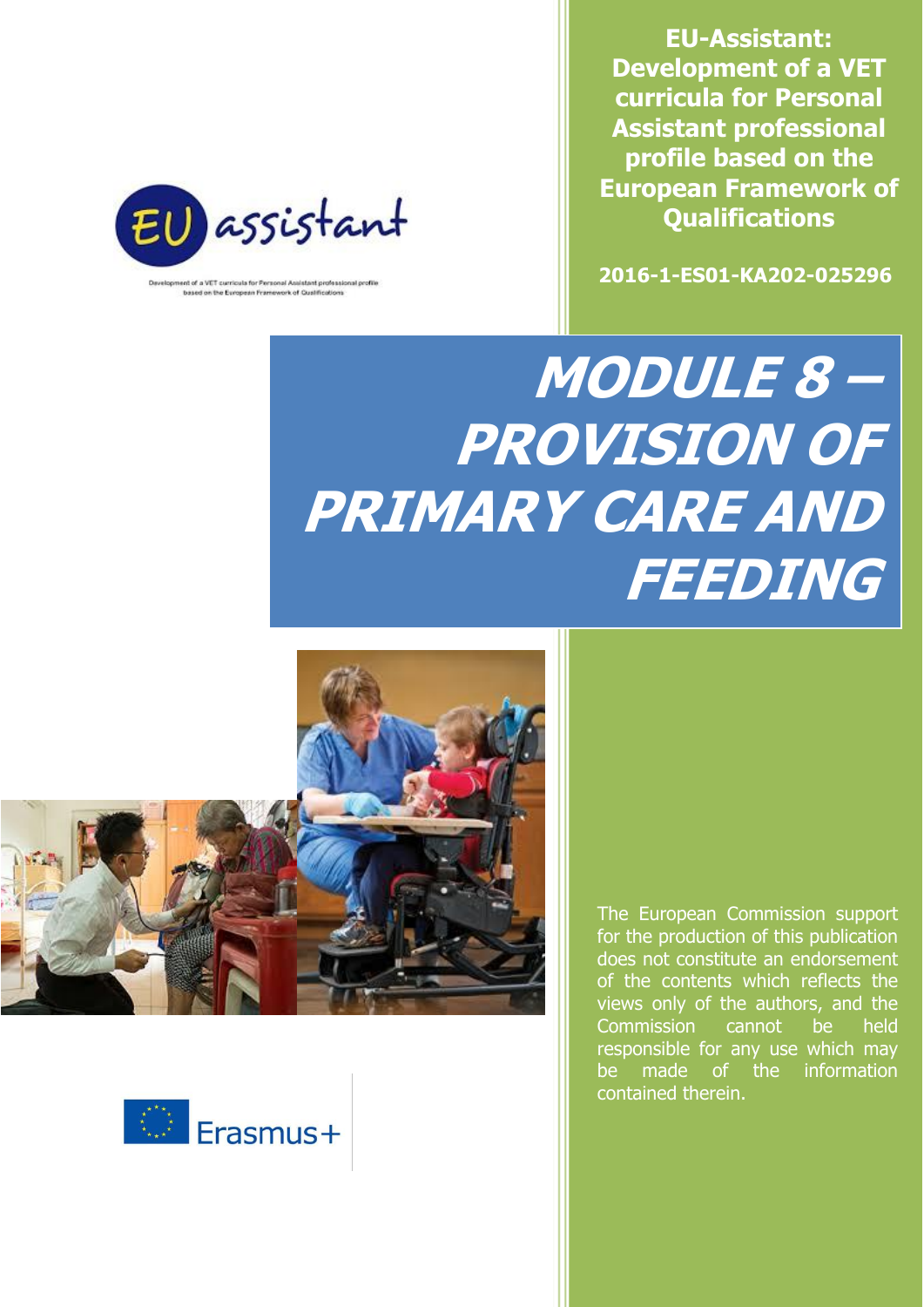

# **TABLE OF CONTENTS**

| 1. |                                                                  |  |
|----|------------------------------------------------------------------|--|
| 2. |                                                                  |  |
| З. |                                                                  |  |
|    |                                                                  |  |
|    |                                                                  |  |
|    |                                                                  |  |
|    |                                                                  |  |
| 4. |                                                                  |  |
|    |                                                                  |  |
| 5. |                                                                  |  |
|    |                                                                  |  |
|    |                                                                  |  |
|    | Tips when you go at shopping with a person with special needs 13 |  |
|    |                                                                  |  |
|    |                                                                  |  |
|    |                                                                  |  |
|    |                                                                  |  |
|    |                                                                  |  |
|    |                                                                  |  |
| 6. |                                                                  |  |
|    |                                                                  |  |

## **1. MODULE DESCRIPTION**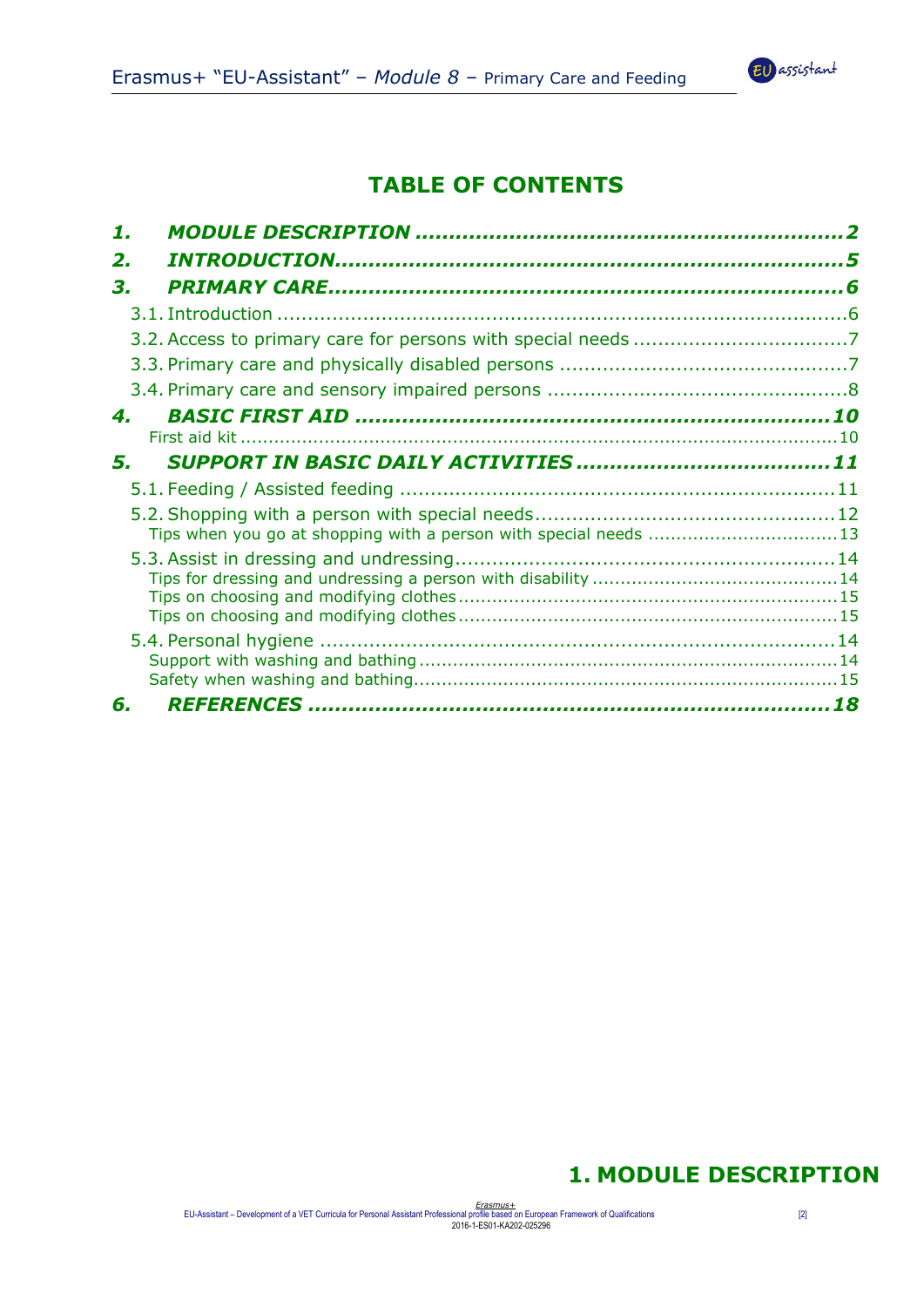

| <b>MODULE TITLE</b>                      | Provision of primary care and feeding                                                                                                                                                                                                                                                                                                                                                                         |
|------------------------------------------|---------------------------------------------------------------------------------------------------------------------------------------------------------------------------------------------------------------------------------------------------------------------------------------------------------------------------------------------------------------------------------------------------------------|
| <b>KEYWORDS</b>                          | Primary care, primary health, feeding, care,<br>personal hygiene, health, first aid, person with<br>special needs, persons with disabilities                                                                                                                                                                                                                                                                  |
| <b>TARGET GROUP</b>                      | The target group of the module are people who<br>want to obtain some knowledge to become a<br>personal assistant for a person with disability                                                                                                                                                                                                                                                                 |
| <b>LEVEL</b>                             | intermediate                                                                                                                                                                                                                                                                                                                                                                                                  |
| <b>CAREER</b><br><b>OPPORTUNITIES</b>    | Independent persons who want to become personal<br>assistant for persons with disabilities/ persons with<br>special needs                                                                                                                                                                                                                                                                                     |
| <b>AIMS OF MODULE</b>                    | This module provides participants practical,<br>comprehensive knowledge, resources<br>and<br>networking opportunities on how to successfully<br>start and operate as a personal assistant.                                                                                                                                                                                                                    |
| <b>LEARNING</b><br><b>OUTCOMES</b>       | Up on successful completion of the module the<br>participant will learn the knowledge and skills<br>necessary to:<br>- ensure the care and personal hygiene of the<br>beneficiary;<br>- supervise and maintain the beneficiary's health;<br>- meet the water and food needs of the beneficiary,<br>according to his/her age, health condition, medical<br>recommendations and his/her ability to feed itself. |
| <b>PREREQUISITE(S)</b><br><b>SKILLS:</b> | use of basic ICT                                                                                                                                                                                                                                                                                                                                                                                              |
| <b>PREREQUISITE(S)</b><br><b>COURSE:</b> | none                                                                                                                                                                                                                                                                                                                                                                                                          |

Era*smus*±<br>[3] EU-Assistant – Development of a VET Curricula for Personal Assistant Professional profile based on European Framework of Qualifications<br>2016-1-ES01-KA202-025296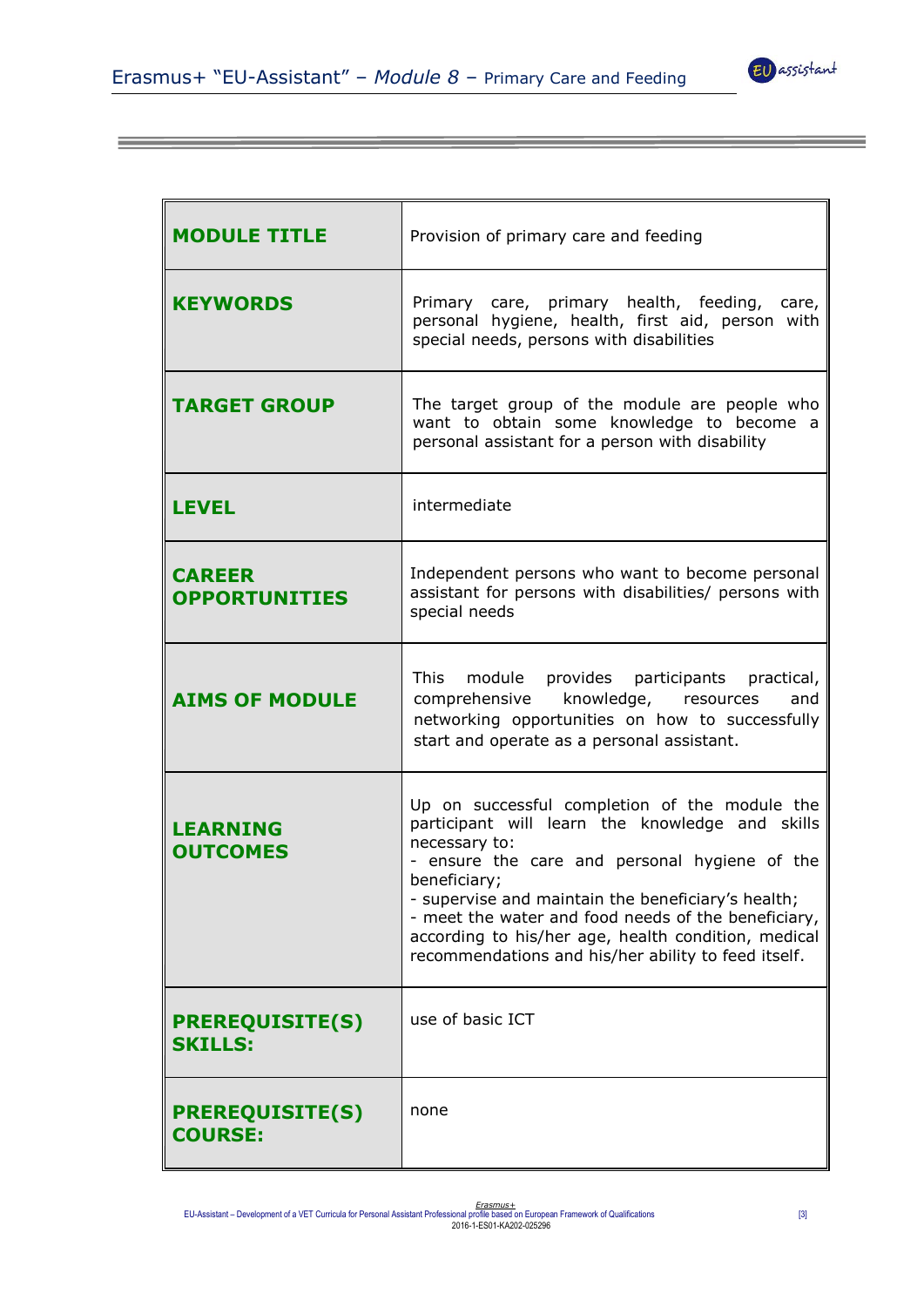

| <b>GUIDED LEARNING</b><br><b>HOURS:</b>   | 5 hours                                                                                                                                                                                                  |
|-------------------------------------------|----------------------------------------------------------------------------------------------------------------------------------------------------------------------------------------------------------|
| <b>COMPENTENCY</b>                        | Support the beneficiary in his/her daily activities                                                                                                                                                      |
| <b>ASSESMENT</b>                          | Assessment will consist of a multiple-choice test.<br>Each test will consist of multiple-choice questions<br>which will test candidates' knowledge<br>and<br>understanding across the learning outcomes. |
| <b>CATEGORY</b>                           | cost (cost optimization)<br>time (efficient time management)<br>s-quality (service quality)<br>m-quality (management quality)                                                                            |
| <b>SUPLEMANTARY</b><br><b>MATERIAL(S)</b> | none                                                                                                                                                                                                     |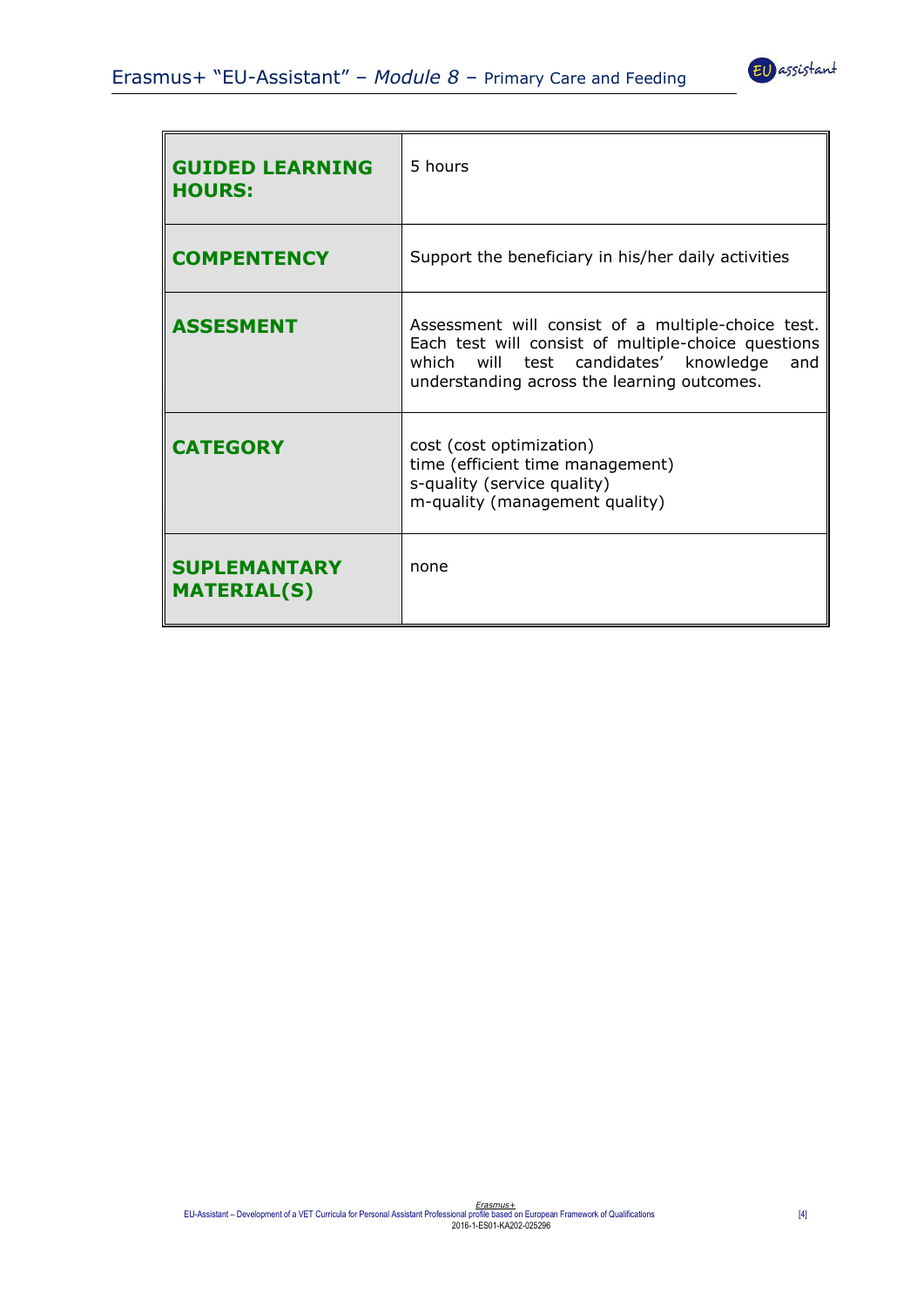<u> 1989 - Johann Stein, markin sanat masjid asl a shekara ta 1989 - An tsarat masjid asl a shekara ta 1989 - An</u>



# **2. INTRODUCTION**

Dear Participant,

Welcome to this Module! This module is created for people who want to become a personal assistant for disabled persons. In this module you will learn how to offer primary care, feeding and support in personal hygiene.

The module refers to the personal assistant's knowledge and skills regarding the care and personal hygiene of the beneficiary in order to satisfy his/her fundamental needs and ensures the quality of life; the knowledge and skills necessary to supervise and maintain the beneficiary's health; the knowledge and skills necessary to meet the water and food needs of the beneficiary, according to his/her age, health condition, medical recommendations and his/her ability to feed itself.

In the other modules you will learn about:

- the philosophy of Independent Living;
- what is a Personal Assistant;
- functional diversity (the new term about disability);
- what is autonomy promotion and how to support the person with disability to develop his/her personal autonomy and build a self-positive image;
- to manage your working plan;
- communication with the person with disability/person with special needs;
- assistive technologies that can help;
- the rights of person with disability.

After these modules, you will be ready start working as a professional personal assistant!

Warm regards,

EU-Assistant Project Team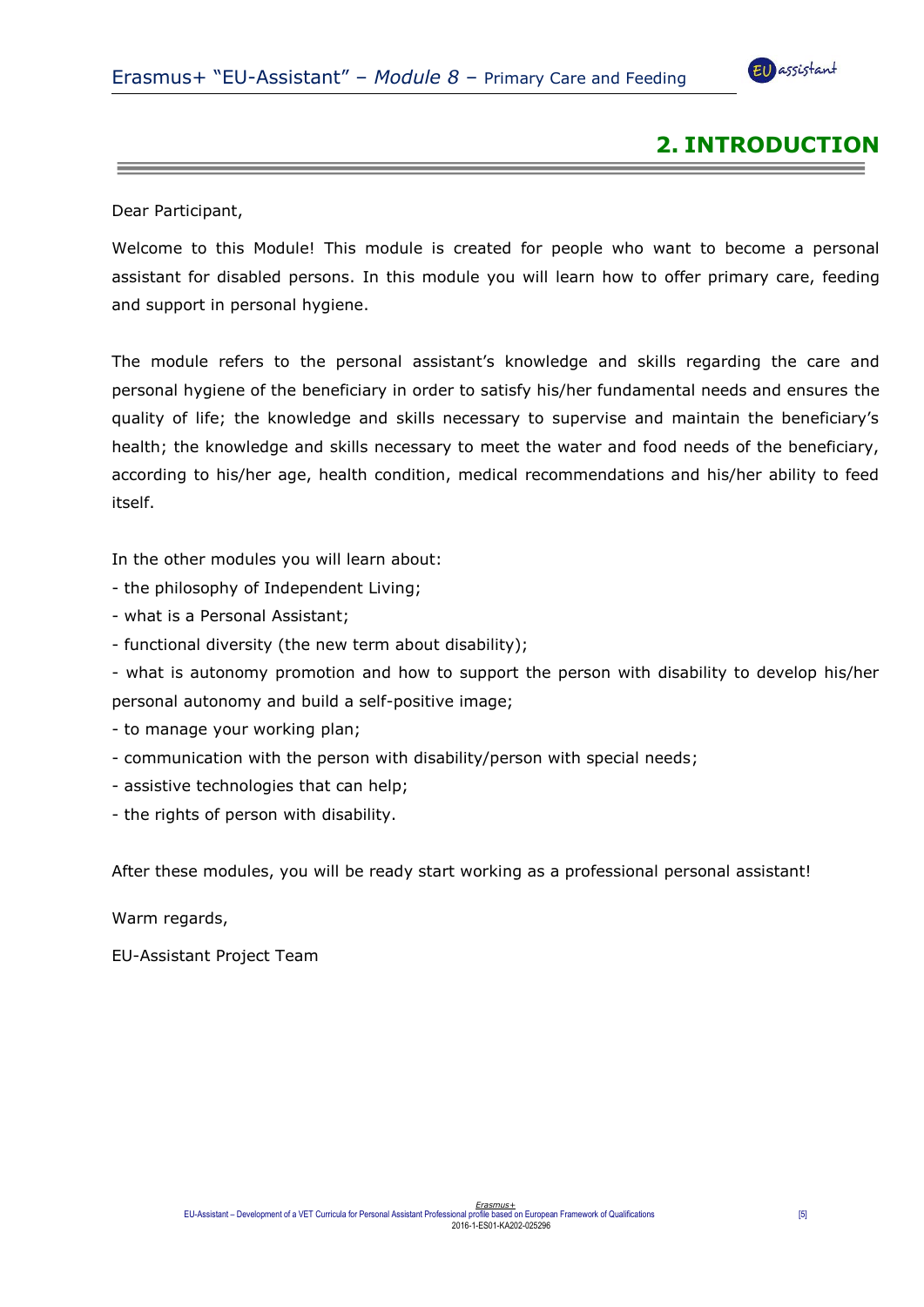the contract of the contract of the contract of the contract of the contract of the contract of the contract of



## **3. PRIMARY CARE**

## <span id="page-5-0"></span>**3.1. Introduction**

Primary health care (usually named primary care or primary health) is the first level of contact that individuals have with the health system or with a health care provider. Primary health care is community based, delivered by doctors (general practitioners) or nurses. Primary care includes a lot of health related services as health education, counseling, disease prevention, screening, etc. There are three distinct area of health expertise: medical/technical, medical/biographical and system (knowledge and skills about accessing, using and managing provider/service system).

The [World Health Organization](https://en.wikipedia.org/wiki/World_Health_Organization) (WHO) attributes the provision of essential primary care as an integral component of an inclusive [primary healthcare](https://en.wikipedia.org/wiki/Primary_healthcare) strategy. Primary care involves the widest scope of healthcare, that include: ages of patients, [socioeconomic](https://en.wikipedia.org/wiki/Socioeconomic) and geographic origins of patients, seeking to maintain optimal [health,](https://en.wikipedia.org/wiki/Health) patients with all manner of acute and chronic physical, [mental](https://en.wikipedia.org/wiki/Mental_health) and social health issues, including [multiple chronic diseases.](https://en.wikipedia.org/wiki/Polypharmacy) WHO mentioned that a key characteristic of primary care is continuity – patients usually consult the same practitioner/ doctor when they need an initial consultation for health problem.

WHO has identified five key elements in order to achieve a better health for all:

- reducing exclusion and social disparities in health (universal coverage reforms);
- organizing health services around people's needs and expectations (service delivery reforms);
- integrating health into all sectors (public policy reforms);
- pursuing collaborative models of policy dialogue (leadership reforms); and
- increase the stakeholder participation.

The International Classification of Primary Care (ICPC) published by Wonca, is a standardized tool for understanding and analyzing information on intervention in primary care by the reason for the patient visit. ICPC reflects the distribution and content of aspects of primary care. It was designed as an epidemiological tool to classify data about three important elements of the health care encounter: reasons for encounter, diagnosis or problem, process of care. ICPC is a collection and analysis of patient data and clinical activity in the domains of General / Family Practice and primary care.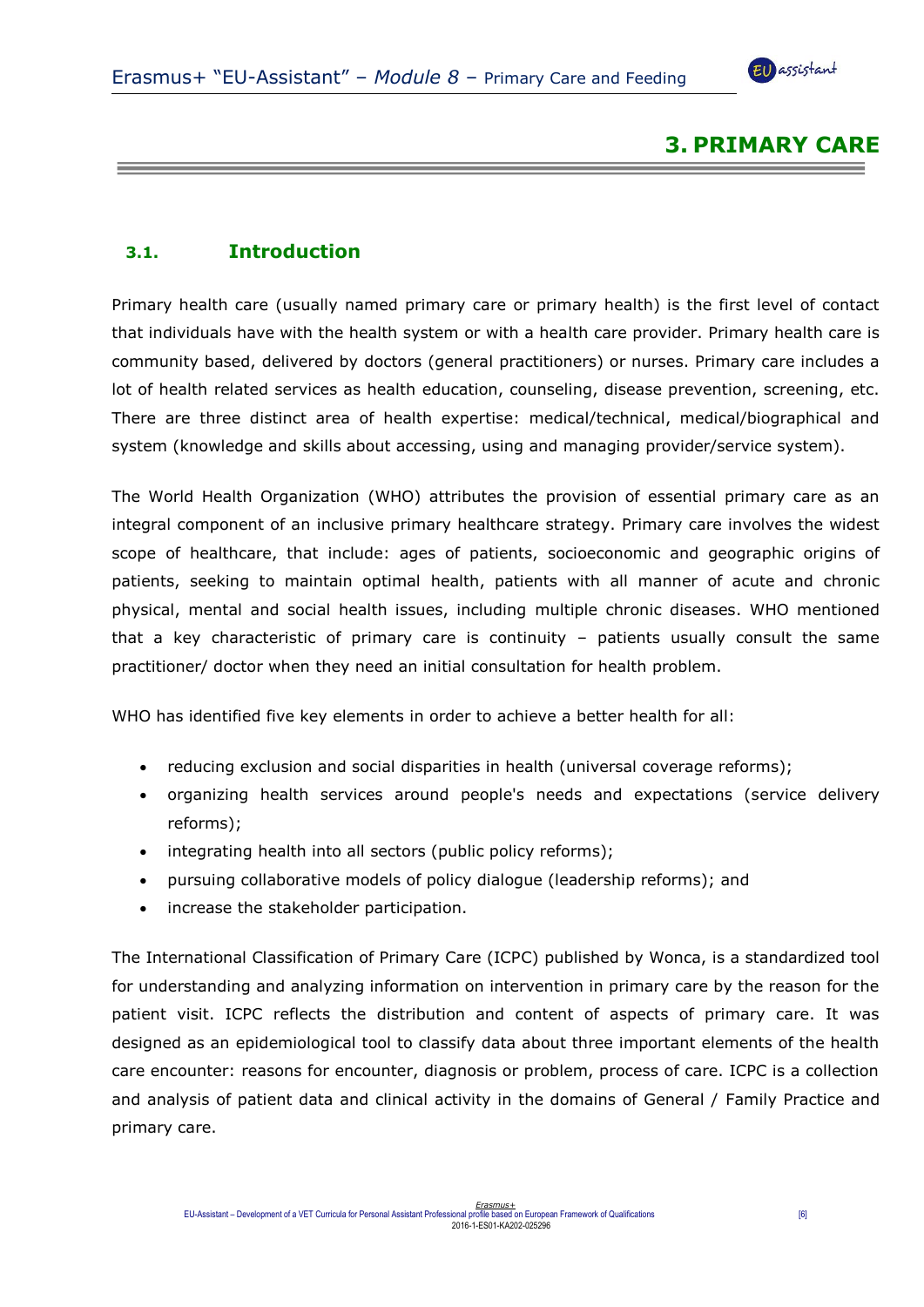

#### <span id="page-6-0"></span>**3.2. Access to primary care for persons with special needs**

All the researches demonstrate that disabled adults have, in general, a physical disability. During the life, disabled adults experience a higher prevalence of chronic diseases like: cardiovascular diseases, high blood pressure, diabetes, asthma, arthritis, high cholesterol, etc. But, in order to access the health services the persons with disabilities/ special needs face different barriers: the physical environment is the big barrier for primary care for them; then another barrier is the lack of knowledge of health care services.

Persons who are blind or vision impaired faced another problem – the health information is rarely presented in an accessible format.

Deaf and hard of hearing persons met the problem of missing the sign language interpreters in health institutions/centers.

As a conclusion, access to primary care it is often difficult for disabled people due to the environmental barriers; health information available in inaccessible formats and inexperienced health professionals.

## <span id="page-6-1"></span>**3.3. Primary care and physically disabled persons**

Physical disabled persons usually perceived being healthy as equal to not being ill. They don't see disability as equating to being un-healthy and interpret in a positive way their body image, as being healthy (Nazli, 2012).

Despite this positive image, physically disabled people have greater health needs than those who are not physically disabled. Park et al. (2009) and Reichard, Stolzle and Fox (2011) argued that people with physically disability are less likely to participate in mass screening programmes than those without physical impairment and suggested that chronic diseases (arthritis, cardiovascular diseases, diabetes, high blood pressure, etc.) where more prevalent for those with physical impairment. It was noticed that the most persons with physical disability cannot access and receive three types of on-time screening and care: no pap tests, no mammogram and no dental visits. It was shown that women with physical disability have a risk of breast cancer similar with women without disability, but for the women with physical disability there is the possibility to not obtain a mammography in recommended time. White and colleagues (2011) noted that persons with physical disability are at risk of serious outcomes from secondary conditions ranging from blood pressure as a result of immobility, to social isolation as a result of depressive illness. These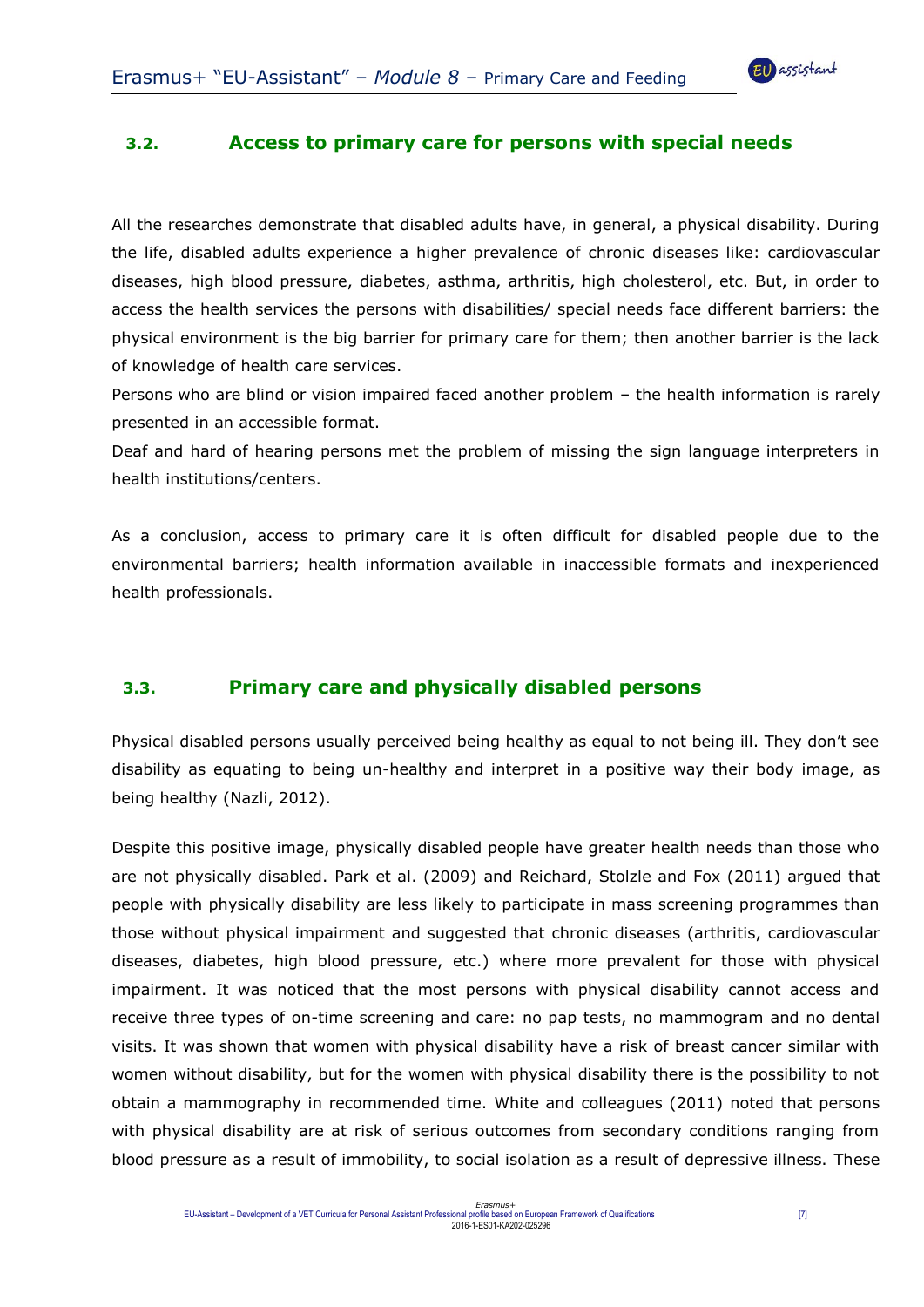situations can be reduced if the health policies will make the preventive treatments more accessible for persons with physical disability.

In conclusion, research in the area of physical disability and health highlighted that persons with physical disability do not see their disability as synonymous with ill and interpret themselves as healthy. It was reported a high rate for chronic diseases and reduced access to health screening and dental care for these persons. Women with physical disability are disadvantaged in the area of breast screening and they have higher breast cancer mortality rates and reduced access to standard therapy. It was noticed that persons with physical disability have a greater risk to have depressive illness and high blood pressure sores.



## <span id="page-7-0"></span>**3.4. Primary care and sensory impaired persons**

The persons who are blind and visual impaired have problems access related to the costs of care, transportation issues, availability of insurance coverage, physical and attitudinal barriers that practice at the practice level. Older adults who are blind or visual impaired are likely to be poorer and less educated than the persons without vision loss, and experience health inequalities that impact their quality of life. In order to decrease these problems, it is necessary to increase the rehabilitation for these persons, to achieve more inclusive services and the medical training should be more focused on visual impairment.

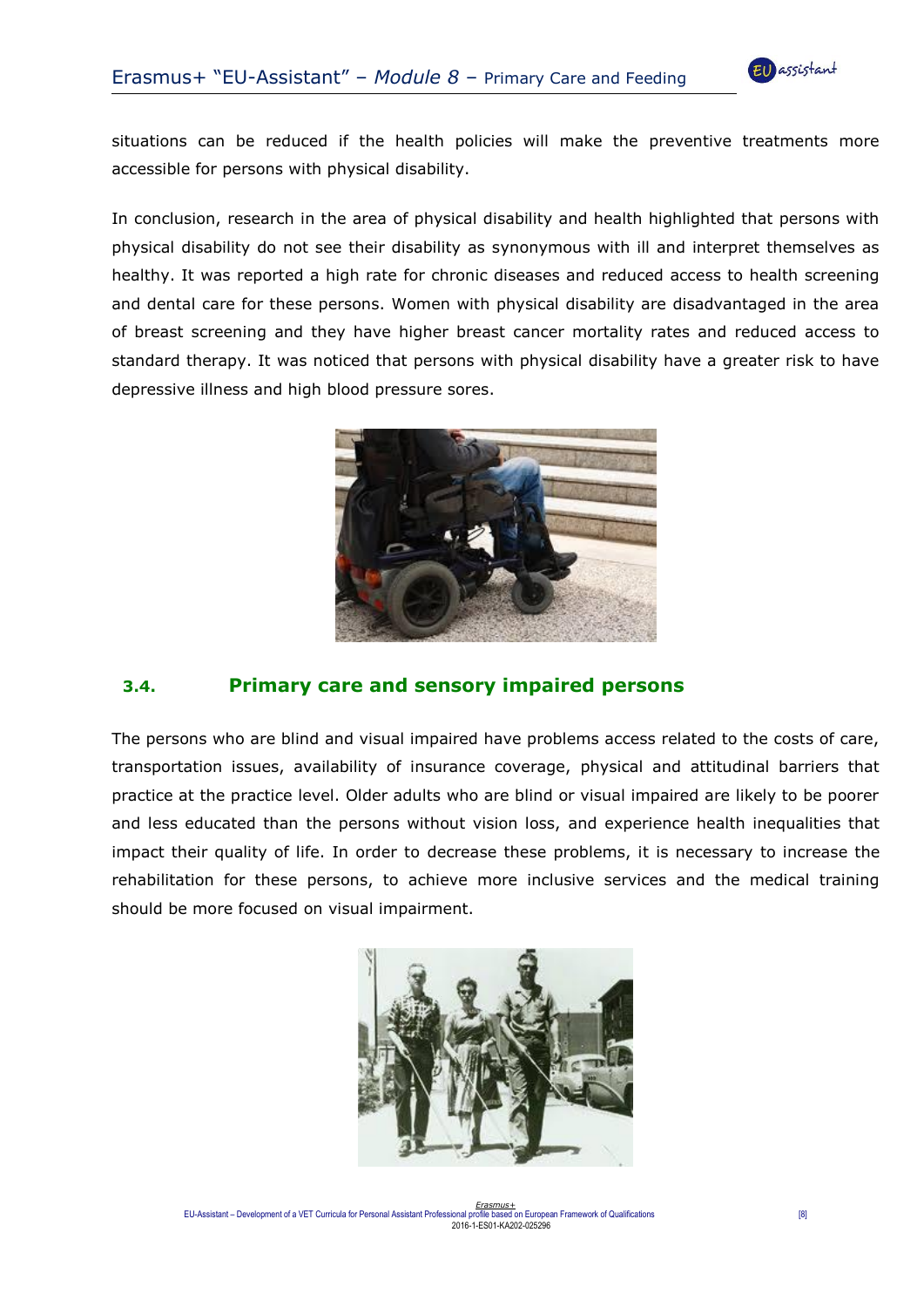

The persons who are Deaf and use the sign language confront with communication difficulties when they want to access health services; inaccessibility of mass-media to access information about health promotion and education; lack of knowledge on the health care professionals regarding the communication needs and protocols of Deaf persons and those who are hard of hearing. This conducts them to have feelings of fear, mistrust and frustration. When the Deaf people are going to health centers, they are depended on available certified interpreters and if the health professionals are familiar with sign languages. The researchers said that it is necessary that health professionals to receive education regarding the socio-cultural aspects of Deafness, in order to avoid misdiagnosis.

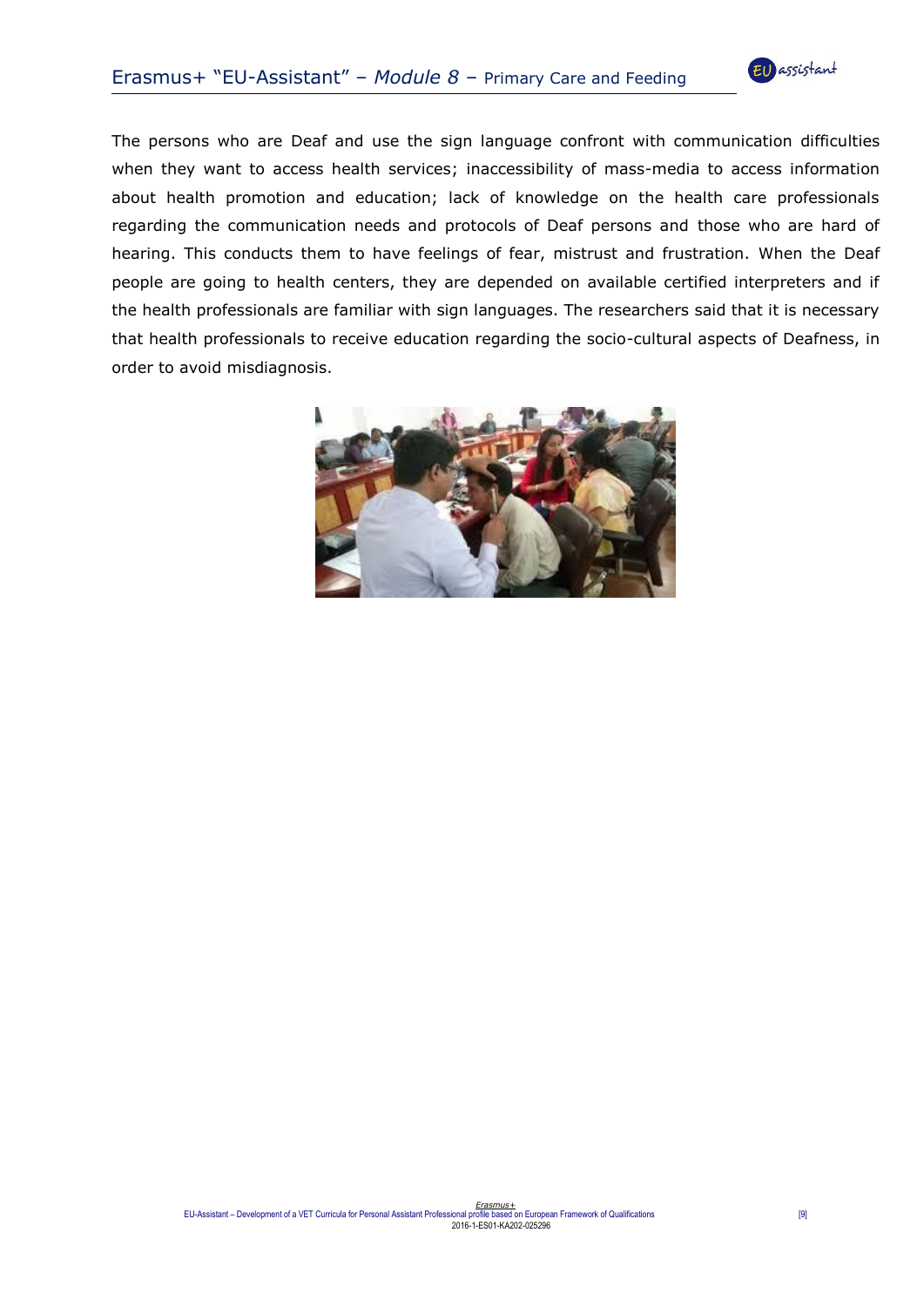<u> Liston de la contrada de la contrada de la contrada de la contrada de la contrada de la contrada de la contra</u>



## **4. BASIC FIRST AID**



**First aid** is the assistance given to any person suffering a sudden [illness](https://en.wikipedia.org/wiki/Illness) or [injury,](https://en.wikipedia.org/wiki/Injury) with care provided to preserve life, prevent the condition from worsening, and/or promote recovery. It consists in primary intervention till the professional medical intervention is available.

The first aid skills can contribute to increase confidence and independence among persons with or without disability. The first aid skills offer them the opportunity to gain the information to make decisions and manage risk with particular regard to issues of health and safety.

For all first aid skills, the person with disability can learn how to instruct someone else and how to carry treatments they are unable to do themselves (they can describe to other person what the steps to perform for first aid).

For example, a person with physical disability, can perform chest compression (CPR – apply pressure in the middle of the chest to keep the heart pumping blood) with their hands, or if this it is not possible with their elbow or the heel of their foot. They can call emergency service with the help of android phones, or if this it is not possible they can request to someone else to do that. Anyway, their presence, reassurance and observation may be invaluable.

#### <span id="page-9-0"></span>**First aid kit**

In each home there are available scissors, adhesive tape, bandages, thermometer, ethyl alcohol, plastic gloves, antiseptic solution, ibuprofen, extra medication etc. It is better to keep these in one place in a special bag or plastic box to be used when it is necessary. If there it is not possible to create your own First Aid Kit, you can buy it from pharmacy or specialized shops.

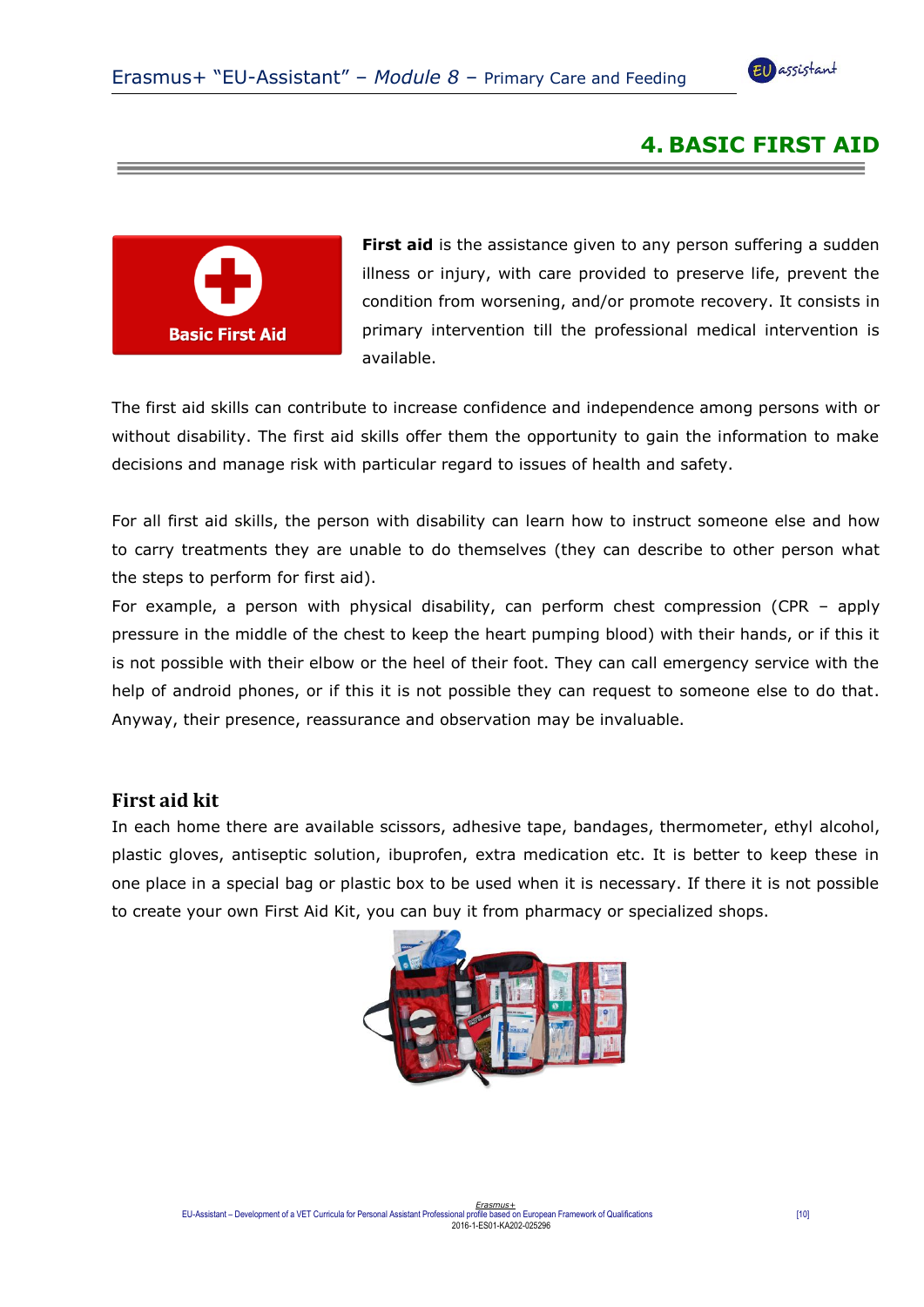

# **5. SUPPORT IN BASIC DAILY ACTIVITIES**

## **5.1. Feeding / Assisted feeding**

<span id="page-10-0"></span>**Feeding/eating/consuming** is the ingestion of food, done by each person.

**Assisted feeding**, also called hand feeding or oral feeding, is the action of a person feeding another person could not otherwise feed themselves. Assisted feeding happens when a personal assistant/parent/carer puts food into the mouth of the person who has difficulty eating.

There can be many reasons why a person can have problems on eating. Possible causes are:

- Structural abnormalities,
- Psychological or behavioural conditions,
- Motor or sensory impairments,
- Something unrelated to a condition

Most persons will learn to feed themselves to some degree. Taking the time and effort to help a person to develop these skills can also help them in other ways, such as language development and hand-eye co-ordination.

Many people would prefer to be able to sit at the table and feed themselves, even if it takes longer or is messier. Being able to choose what and when to eat is one of life's pleasures. And for some people with disability it is a pleasure to cook with/without your help. It is better to listen and help the person to create his/her desired meal.

When you prepare the meal for a person with physical disability you should take into consideration the followings:

- Choose his/her own food recipe and listen what he/she want to add or avoid (he/she knows better what can or cannot eat),
- Smell the aroma of the food,
- Prepare the food how he/she like and is recommended (with/without salt, with/without eggs, etc.)
- Take into consideration that eating is a social event
- In the final, look at food if is nicely placed on the plate.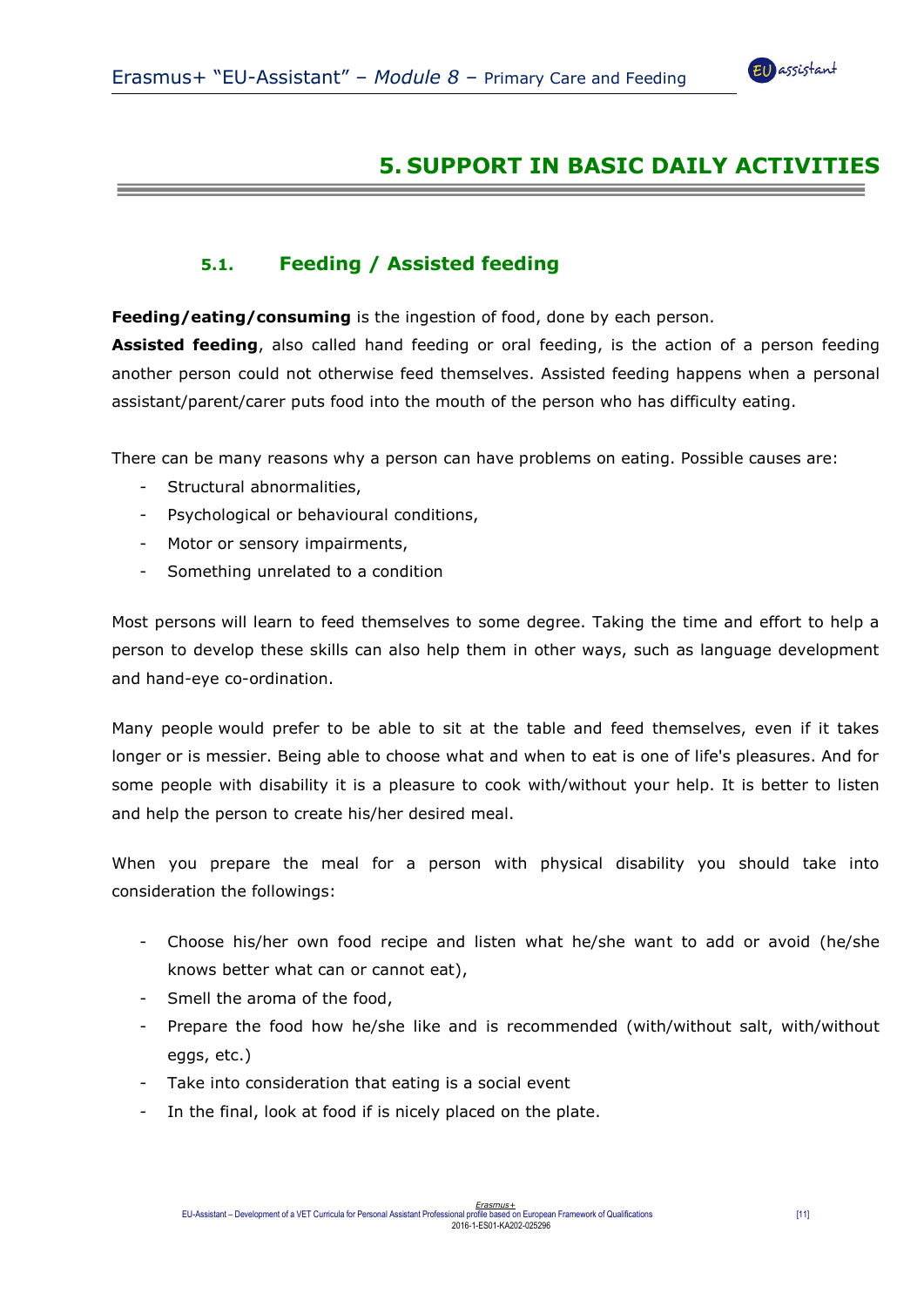

#### **5.2. Shopping with a person with special needs**

<span id="page-11-0"></span>When you go at shopping with a person with special needs who use a wheelchair, you should check if the places are accessible for them. In general, the new buildings are fully accessible, but in the old ones especially the old protected buildings cannot make necessary adjustments to accommodate the wheelchairs like in the modern buildings.

Supermarkets are usually accessible. They will generally have ground level entrances, lifts if there is an upper floor, and spacious aisles. Most will also provide you with assistance if you need it. The bigger shops will also have disabled access bathrooms.

Of course, you should take into consideration the transportation to the shopping place. Sometimes, the person with disability give you a list with what it is necessary and you can go to the nearest shop, but other times the person with disability want to make the shopping by himself/herself. So, you as a personal assistant should accompany him/her.

You should know that there are some difficulties for a wheelchair user on the streets. The streets can also be highly dependent on the age of the town or the area you are in. Newer areas usually have tarmac or paving stones which are smooth and easy to use your wheelchair. Older areas, particularly in more pedestrian town centres, are usually dominated by cobble stones which can be very uncomfortable to go over in a wheelchair. Usually there are some smoother areas to go across nearby but cobblestones are unlikely to be completely unavoidable.

Outside of the town centres, pavements and crossings usually have features to make them more wheelchairs friendly. For the most part, dropped curbs are in place to allow wheelchair users and pushchairs to cross the road safely when away from pedestrian areas but it is not always perfect. As in many other locations around the world, sometimes the dropped part of the pavement may not be lowered as much as is actually necessary so it can be a bit of a bump up or down. It is also not uncommon to find that a dropped kerb on one side of the road does not mean that there is one on the opposite side.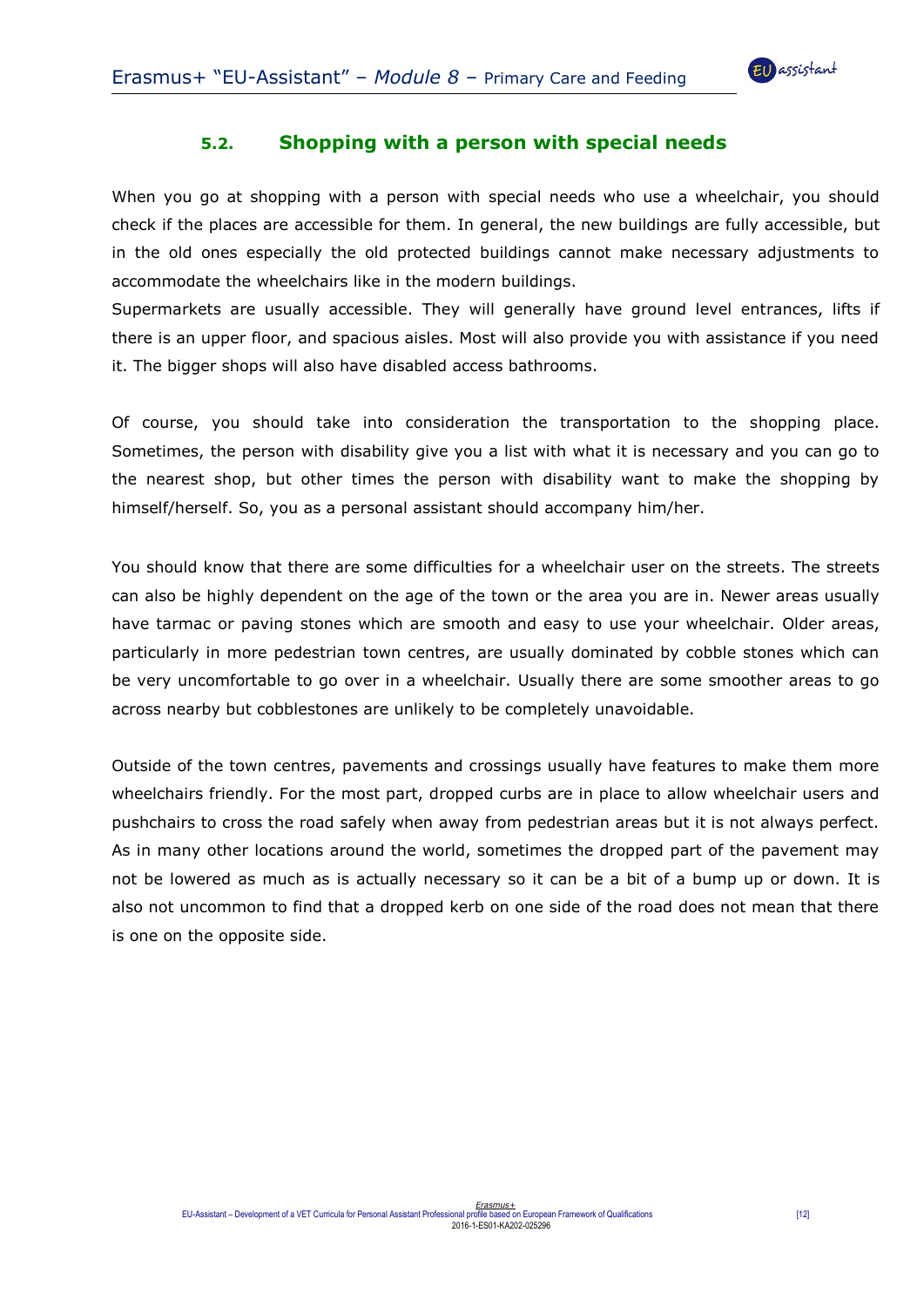



Of course, now there is the possibility to make the shopping online. If the person with special needs wants to use this facility you can assist him/her on the online market sites.

#### <span id="page-12-0"></span>**Tips when you go at shopping with a person with special needs**

- $\ddot{\phantom{1}}$  Together with the person with special needs prepare the shopping list from home
- Go to the shopping when the shops are mostly empty (for example in UK there are supermarkets who have "quiet hour" for shoppers with autism, or "2 hours for slow shopping" for shoppers with special needs)
- $\leftarrow$  Find an accessible store
- $\ddot{+}$  Be confident, relax and ask the person with special needs how you can help
- ↓ Some disabled people need more time for everyday tasks, such finding items or paying. Be patient and offer extra help, if it is necessary
- $\downarrow$  Do not forget that shopping is a way of socialization

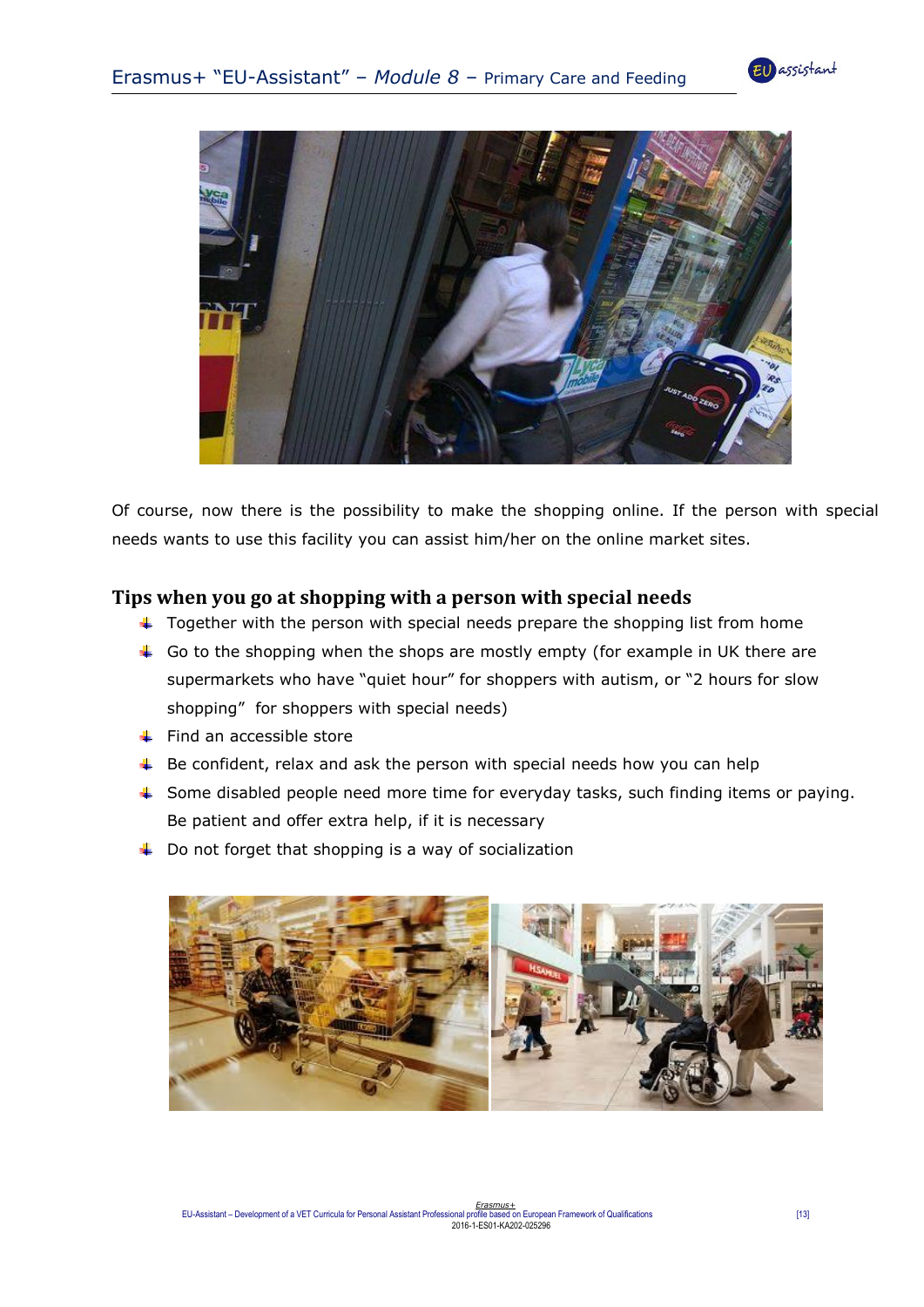

## **5.3. Assist in dressing and undressing**

<span id="page-13-0"></span>Dressing well is important to many of us, no matter the event or venue of the occasion.

It is known that clothes are closely associated with the personality of a person and if the person is well dressed this helps to increase an individual's confidence which in turn enhances their emotional well-being.

People with disabilities sometimes have difficulty finding clothes that are both accessible and fashionable. The ability to put on and take off their clothes easily is a major concern. Most would end up choosing a much larger piece of clothing so that it is easier to remove them. Comfort is also important for those who have to be seated all day such as wheelchair-users.

When a person is very sick or disabled, he/she may have difficulties with dressing and undressing. In these circumstances, you, as a personal assistant, will undertake these activities for the person or, at least, assist him/her to perform them. Always, you should encourage the person to regain the maximum amount of independence as soon as possible and the act of dressing is one step towards independence.

A person who is unwell usually feels cold more than anyone due the decrease of activities. It is your duty to ensure that he/she is dressed appropriately to keep warm. This is especially for person who cannot express his needs. Those who are alert could be quite embarrassed in the process of been dressed or undressed.

#### <span id="page-13-1"></span>**Tips for dressing and undressing a person with disability**

- $\uparrow$  When undress a person close the door and draw the curtains
- Keep the room warm because will make take some time to do this task
- **Encourage the person to do as much as possible himself/herself to boost his/her** independence and morale
- $\downarrow$  Do not rush the person with disability
- $\downarrow$  Dressing / stripping is done on time with skill and care
- $\frac{1}{2}$  Be gentle in your movements when you pull the clothes
- $\downarrow$  Do not undressing him/her unnecessarily
- $\ddot{\phantom{1}}$  Talk to the person to alley anxieties and embarrassment during the process.
- $\ddot{\phantom{1}}$  The most disabled limb should be dressed first and undressed last. For example:

- when taking out clothing, remove sleeve from the unaffected arm first as the person can bend his hand.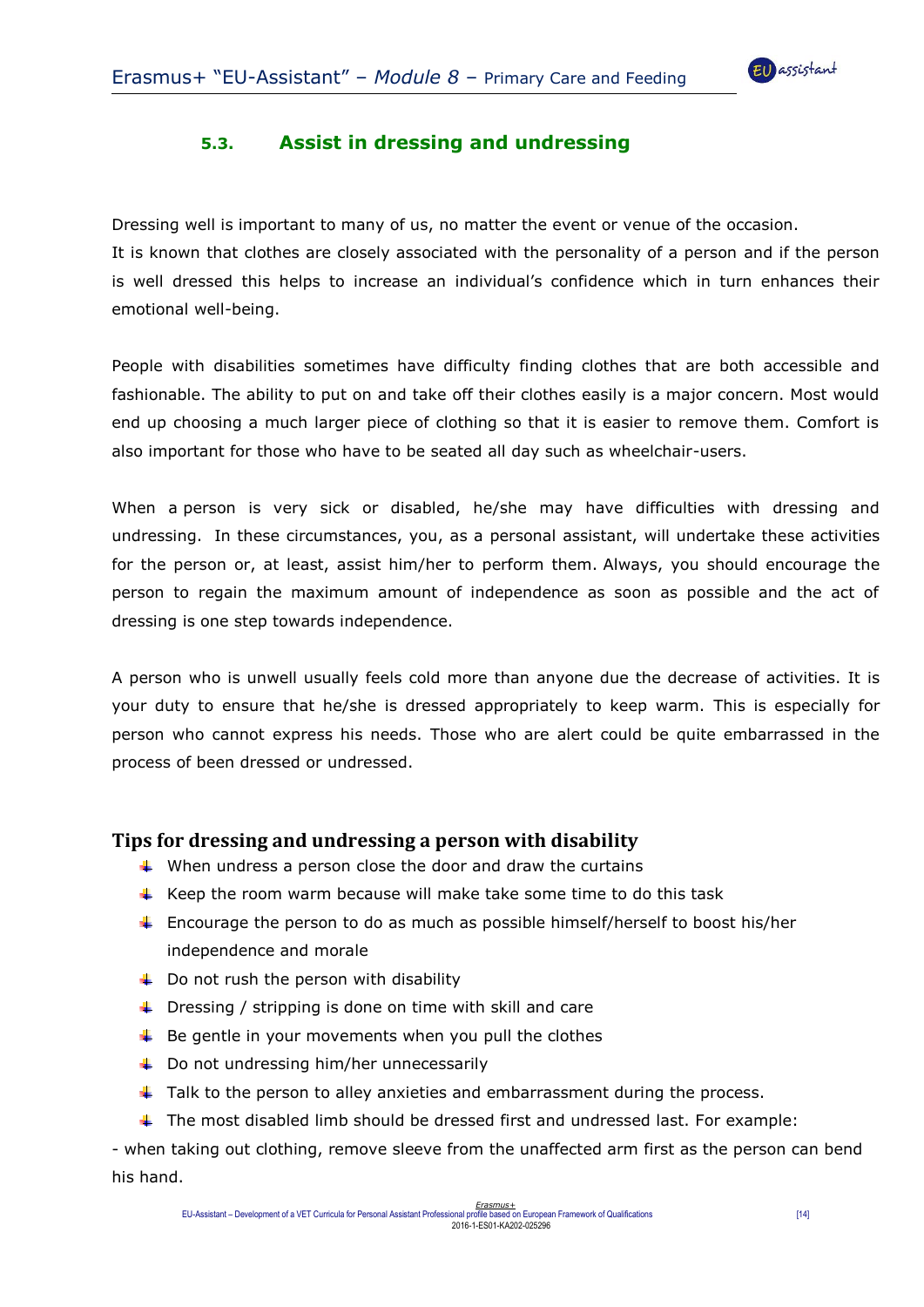

- put on clean clothing by slipping in the sleeve from the weak side first.

Tips: Place the sleeve of the shirt as high as possible on the person's shoulder of the affected arm to facilitate dressing or undressing.

#### <span id="page-14-0"></span>**Tips on choosing and modifying clothes**

- $\bigstar$  Clothes should be comfortable and loose-fitting
- $\ddot{*}$  Avoid tight-fitting garments if the person has limited movement of his/her arms
- $\downarrow$  Clothes with front packet are more accessible if the person is sitting down most of the time
- $\downarrow$  Velcro tape can be sewn on trousers if there is difficult to close /open the zip
- **Front-fastening bras is useful with arthritic hand or recuperating after stroke**
- $\ddot{\phantom{1}}$  Cotton is the ideal material because absorbs perspiration well.

In shops there are some products that can help a person to dress/undress alone. For example, there are available the following products:



Sock aids



**Compression stocking aids** Button hooks **Discussion** Button hooks **Discussing State** 







Bra dressing aid **Equipment to assist with** putting on tights

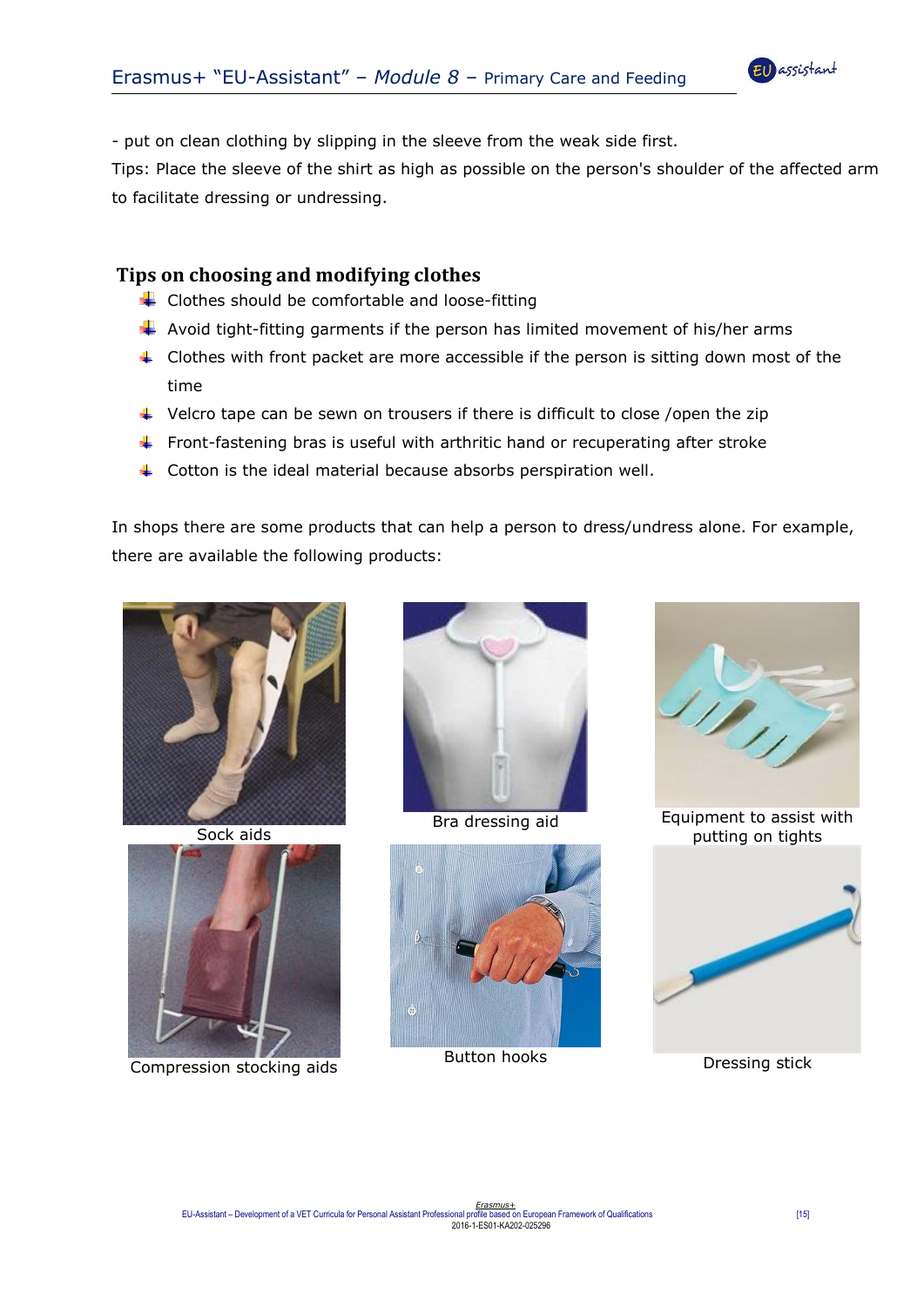



Zip pullers



Zip grip



Slip lift pants aid

## **5.4. Personal hygiene**

Personal hygiene may be described as the principle of maintaining cleanliness and grooming of the external body. Maintaining a high level of personal hygiene will help to increase self-esteem and confidence. Poor hygiene can cause skin complaints and infections, and be a source of discomfort and low self-esteem.

To maintain daily personal hygiene, you should make sure that the person with special needs has:

- hands washed after he/she used the toilet
- wash his/her genitals and anal area every day
- washed daily his/her face
- he/she make a fully bathed or showered at least once a week
- his/her teeth are brushed twice a day

## **Support with washing and bathing**

For most people, washing is a very private activity. If you are helping someone else wash or bathe, be sensitive and try to maintain their dignity. You may feel awkward and embarrassed, especially at first.

To make bathing and washing as pleasant and comfortable as possible, you might consider:

- using pleasant-smelling shampoo, bubble bath or soap
- playing music the person you care for likes and is familiar with
- if the person you're washing is confused, explaining what's happening as you go along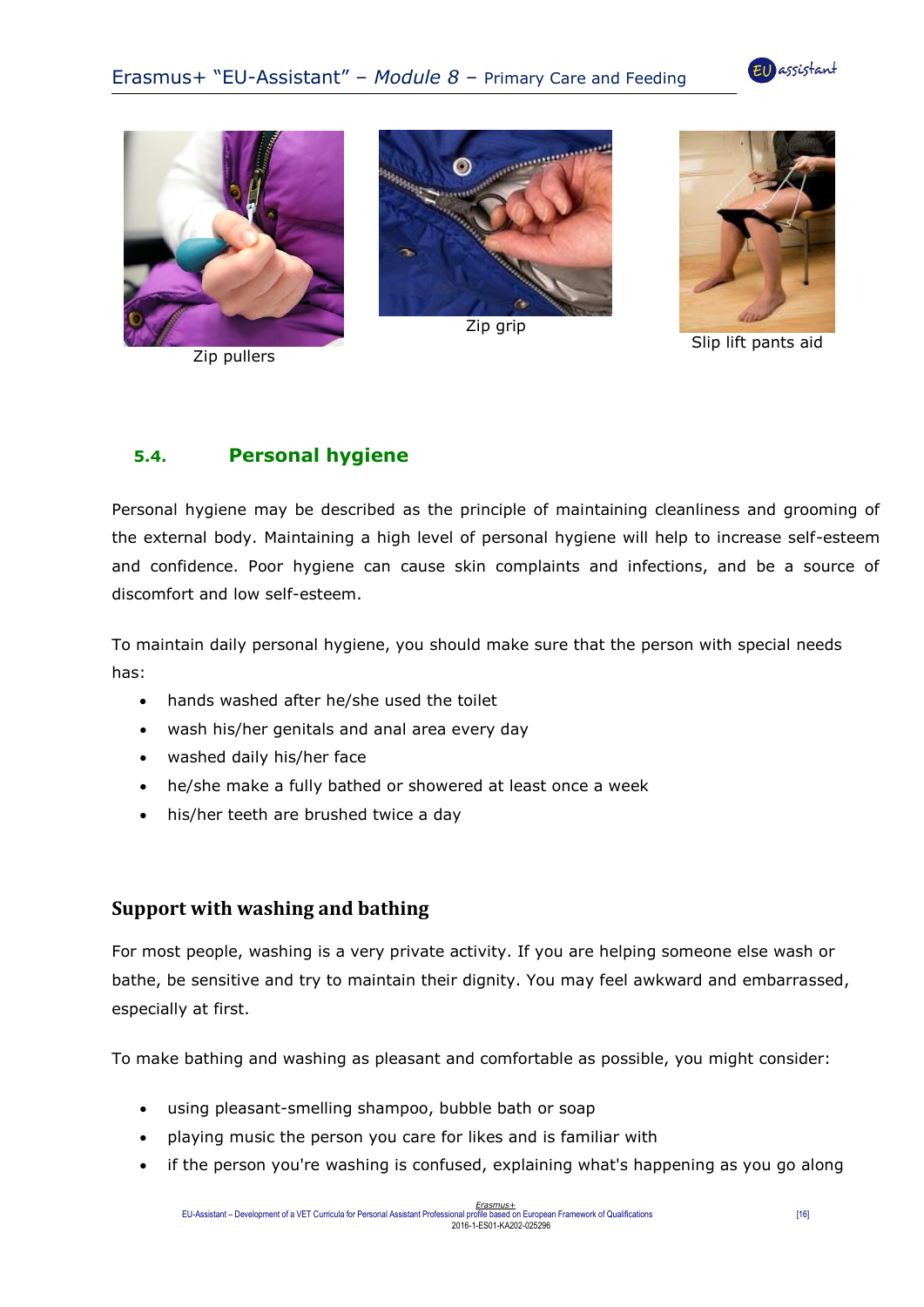

#### being sensitive to their mood

Be aware of the emotional state of the person you care for when helping them wash. For example, some people can be anxious about deep bath water. [Adaptations,](http://www.nhs.uk/Conditions/social-care-and-support-guide/Pages/equipment-aids-adaptations.aspx) such as seats or recliners, can help with anxiety. Reassure the person that you won't let them be hurt.

Overhead showers can be frightening to some people. If you have no bath or there is a good reason for using a shower rather than a bath, use a handheld shower.

Ask the person how they would prefer to be helped and allow them as much independence as you think is safe. If they had a routine before you began caring for them, find out what it was and stick to it as much as you can. Find out which shampoo, shower gel or soap they prefer to make the experience more familiar to them.

Many people become self-conscious when undressed in front of others. Be sensitive to the situation and approach it in the way you think is most appropriate. The person you care for may feel isolated if you leave them alone. How you handle this depends on your relationship with them. Have clothes and towels with you so you don't have to leave them alone in the bathroom if they don't want you to.

## **Safety when washing or bathing**

If the person who hired you has limited mobility or problems balancing, make sure:

- the floor is not slippery (dry it if necessary)
- the room is a comfortable temperature
- the water is comfortably warm older people particularly feel the cold, so bear this in mind when adjusting the temperature
- the locks are removed from the door you or the person you care for may want privacy, but other people may need access in an emergency

If you are caring for someone, protect your own safety – for example, by getting advice on helping someone get in and out of the bath.